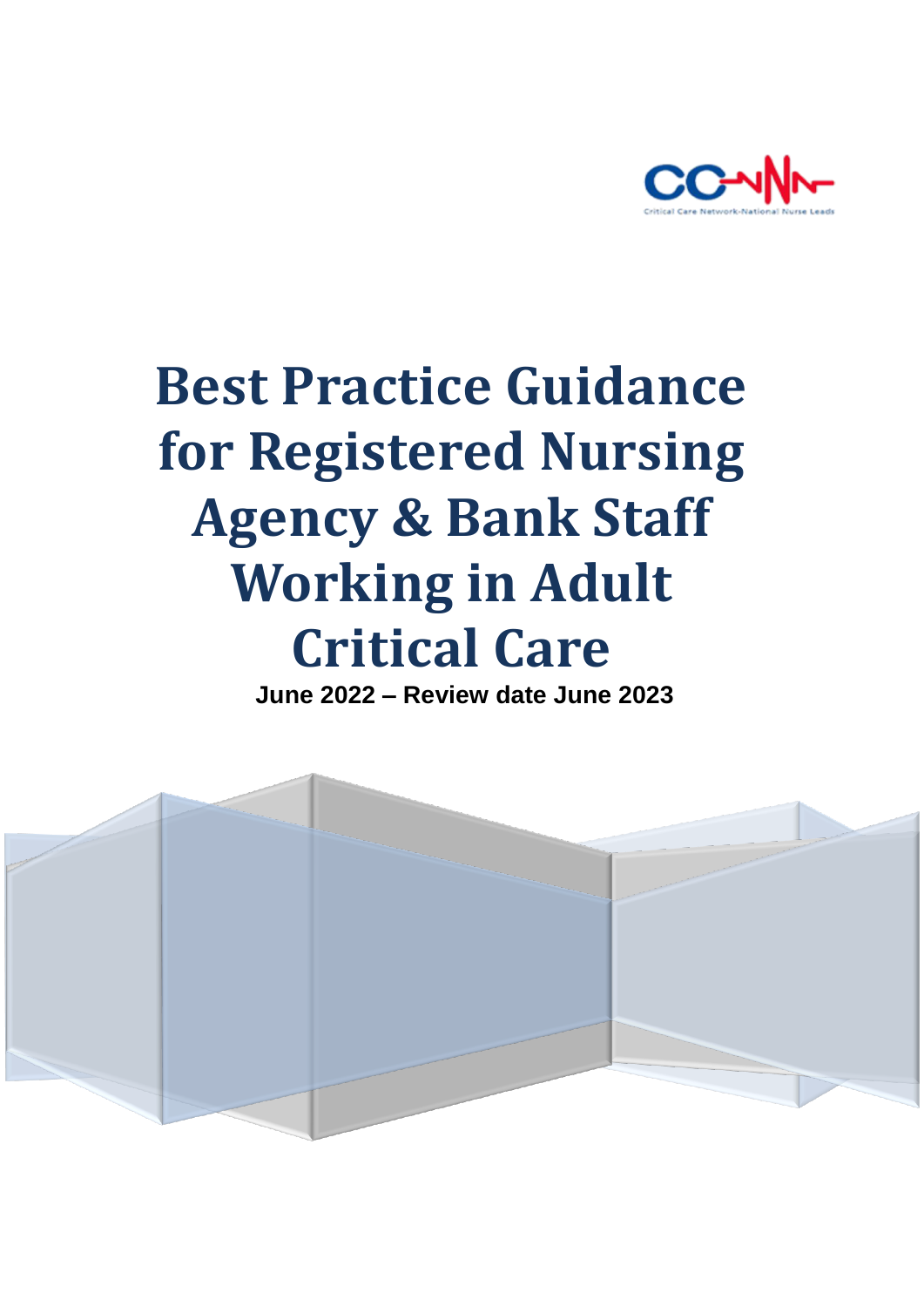A growing number of temporary nursing staff are being used in critical care units across England, Wales and Northern Ireland. To support workforce challenges and maintain safe staffing levels, the Critical Care Networks-National Nurse Leads (CC3N) forum have developed best practice guidance set out below to guide organisations when using temporary staff in critical care. This guidance is primarily for critical care units in England, although the document may be of relevance to other UK countries if they deem suitable to use.

The guidance provides the infra-structure to support safe, equitable care and treatment to critically ill patients and their families. The aim is to safe guard the interests of patients and the wider public by focusing on the responsibility of individual registered nurses, critical care units and agencies/Registered Nurse (RN) nurse banks, to ensure that temporary staff are competent and appropriately trained to work in the critical care environment. The guidance supports the national patient safety agenda and link closely to the recommendations outlined in recent high profile public enquiries (Frances, 2013; Berwick, 2013). The best practice guidance aims to guide the delivery of a quality critical care experience that is reflective of the patients' expectations, clinical condition and level of care (NHS Constitution, 2021).

Caring for patients within the critical care environment is complex and highly technical. This requires a unique level of specialist knowledge and skill that can only be adequately provided by registered nurses with the relevant level of competence.

To ensure that the temporary nursing staff deployed within critical care units are safe, competent and value for money, it is recommended that Human Resource (HR) departments in critical care provider organisations should include the following in Service Level Agreements (SLAs) with agencies and temporary staff suppliers:

1.CC3N - Best Practice Guidance for Registered Nurses Working Temporarily in Adult Critical Care.

https://www.cc3n.org.uk/uploads/9/8/4/2/98425184/endorsed\_cc3n\_best\_practice\_guida nce for registered nursing agency and bank staff 2018.pdf

2. Completion (by the agency/bank) and submission to the critical care service of the 'worker checklist' for critical care nursing staff prior to proposing a candidate

3. An agreed process for raising concerns that ensures all parties are involved and notified when any issues arise and that all appropriate action is taken and recorded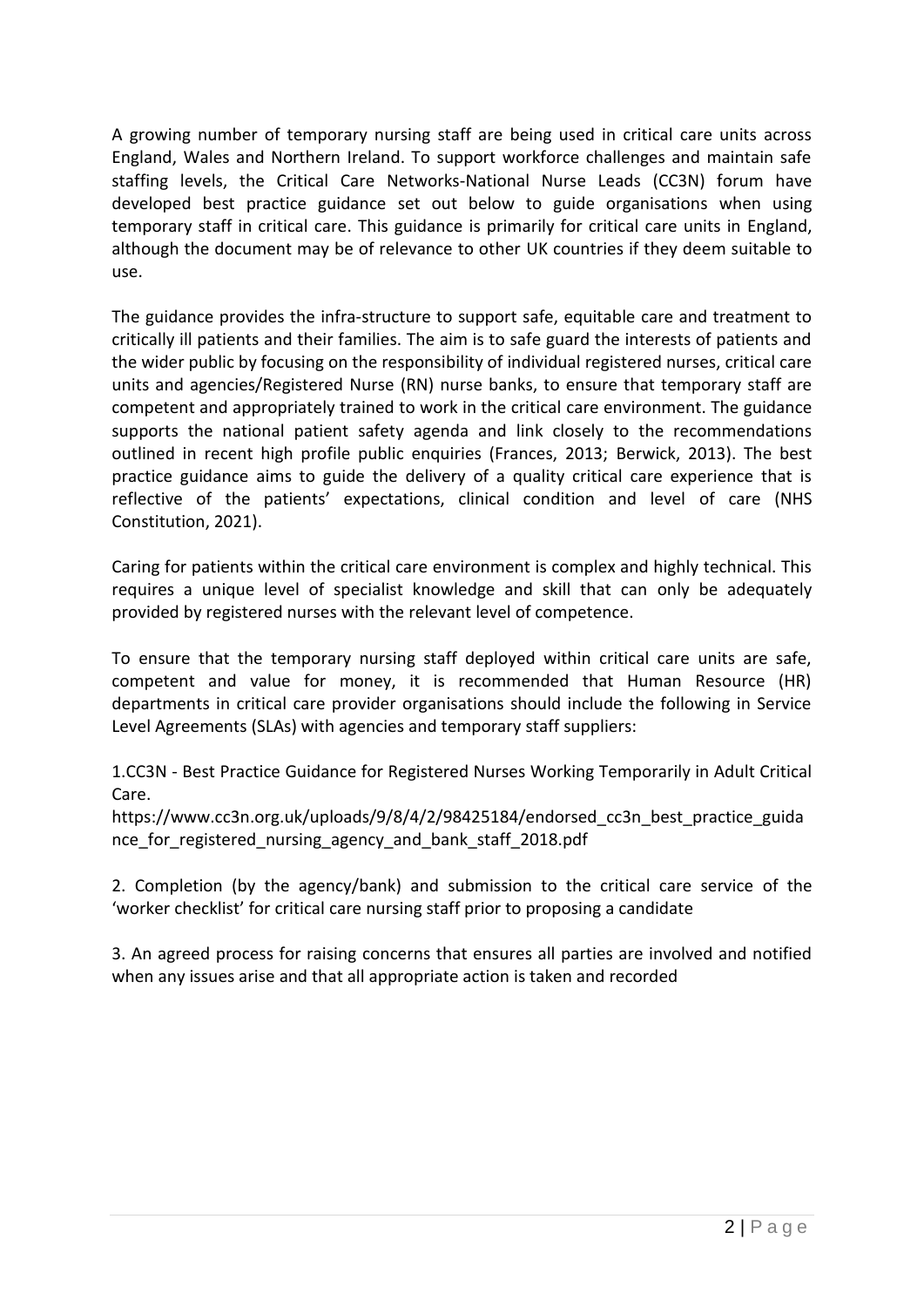# **Responsibilities of Agency/Nurse Banks supplying Registered Nurses to Adult Critical Care Services**

#### **It is the responsibility of those supplying registered nurses through agency/bank to:**

#### **1. Provide a robust and structured recruitment process that includes;**

- Individuals are able to demonstrate an active Nursing and Midwifery Council (NMC) registration (Level 1)
- Current compliance with all mandatory training requirements
- Demonstration of current critical care experience a **minimum** of 450 hours over last three years within a comparable unit
- Evidence of maintaining critical care competence
- References must be sought from a previous and/or current critical care line manager
- There is also a responsibility to inform the critical care unit with the details of any active and/or current disciplinary or performance investigations and/or sanctions
- Agency / bank workers should be subject to the same risk assessments as permanent staff, therefore, there is a requirement on both the agency and the employer to share information to enable this to happen and to ensure that appropriate risk assessments have taken place
- As part of the pandemic preparedness and response, nurses who are considered to be at high risk / clinically extremely vulnerable to coronavirus should have a risk assessment performed and this should be communicated to directly to the critical care units.

#### **2. Provide a robust and structured annual review processes that includes;**

- Annual individual performance review and personal development planning
- Annual feedback from critical care units on behaviours, performance and team working
- NMC Revalidation preparation, support and confirmation

# **3. Provide the critical care unit (at the point of confirming the agency booking) with a summary or checklist outlining the minimum criteria listed below:**

- Demonstration of active NMC registration
- Current compliance with all mandatory training requirements
- Demonstration of critical care experience a minimum of 450 hours over last three years within a comparable unit
- Evidence of maintaining critical care competence
- Feedback on any outstanding concerns and/or issues previously raised

# **It is the responsibility of critical care units utilising registered nurses through agency/bank to:**

 Not utilise greater than 20% of registered nurses from bank/agency on any one shift when they are NOT their own staff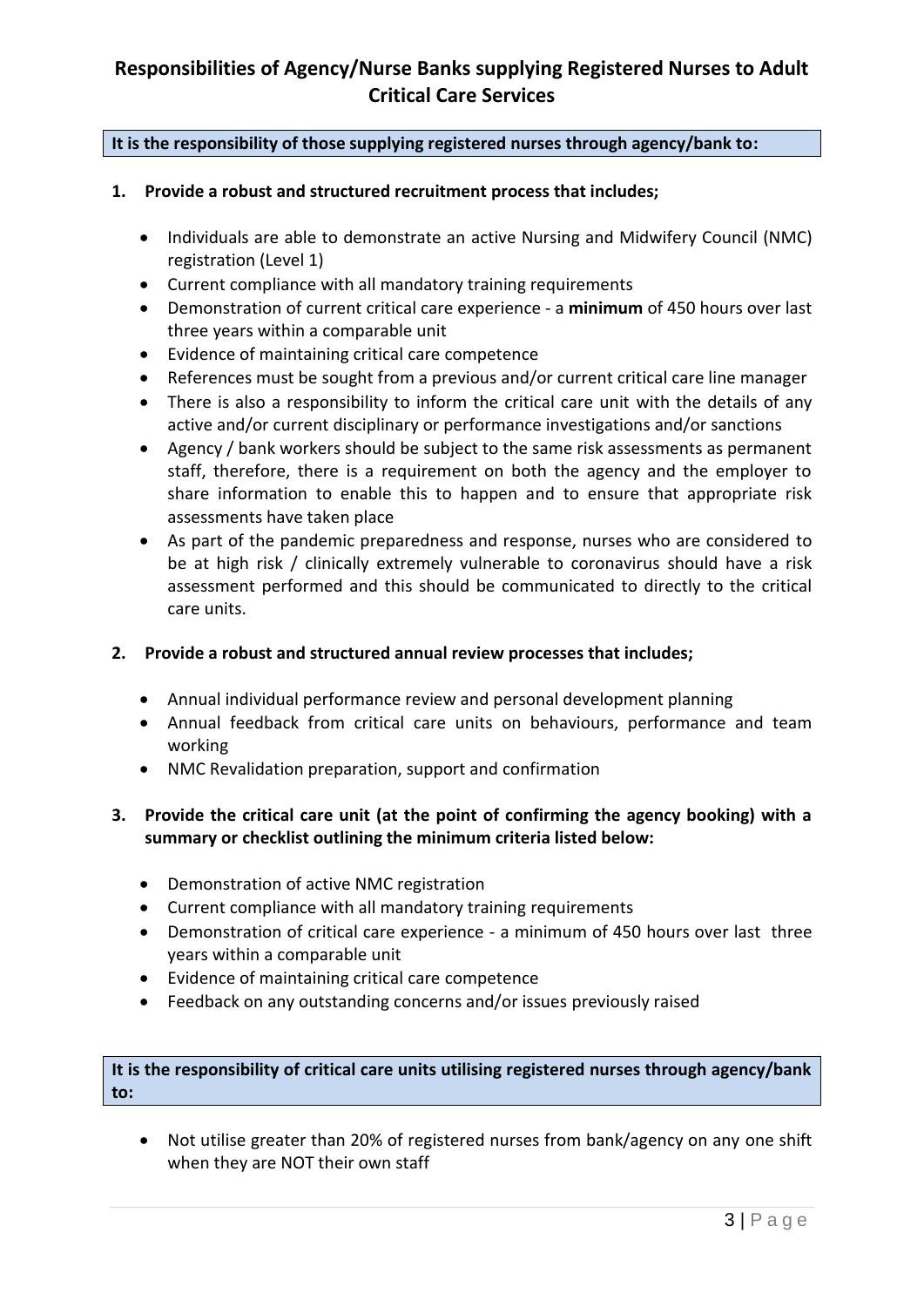- Provide all agency/bank staff with unit orientation (for examples please refer to appendix 2/3)
- Act on any feedback provided by the agency in relation to the safety, quality and experience of the working environment and culture

*Where appropriate instigate a review and, if necessary, carry out an investigation into the concerns raised and formulate an action plan as appropriate within the allocated timeframe*

**It is the responsibility of the individual registered nurse being supplied by agency or bank to adult critical care units to:**

- Only accept shifts within critical care if they are confident and competent they are able to work without direct supervision.
- Be able to provide documentary evidence that they are competent to work in a critical care environment (via the employing agency)
- Provide feedback to their employing agency regarding any issues or concerns they may have with professional conduct, safety, quality and experience of the service they are deployed to work in and escalate accordingly
- Be accountable for the shift pattern and hours of work they have agreed to and been rostered for to ensure adequate rest to deliver safe patient care compliant with the working time directive.

# **Host employers' responsibilities/duties towards the safety of the agency member of staff.**

The Royal College of Nursing Healthy Workplace Toolkit for Agency Staff outlines the Host Employers responsibilities to Agency and bank staff. There are five domains in this toolkit

- Work-life balance
- Dignity at work
- Health and safety
- Job design
- Learning and development.

Under each of these categories, there is a set of indicators which can be used to do a health check and identify areas for improvement. The toolkit and further resources can be accessed at

[www.rcn.org.uk/professional-development/publications/pub-006120](http://www.rcn.org.uk/professional-development/publications/pub-006120)

Risk Assessments and Personal Protective Equipment (PPE)

Agency workers should be subject to the same risk assessments as permanent staff, therefore, there is a requirement on both the agency and the employer to share information to enable this to happen and to ensure that appropriate risk assessments have taken place. This is a shared responsibility and a requirement under the management of health and safety at work regulations (HSE 1974)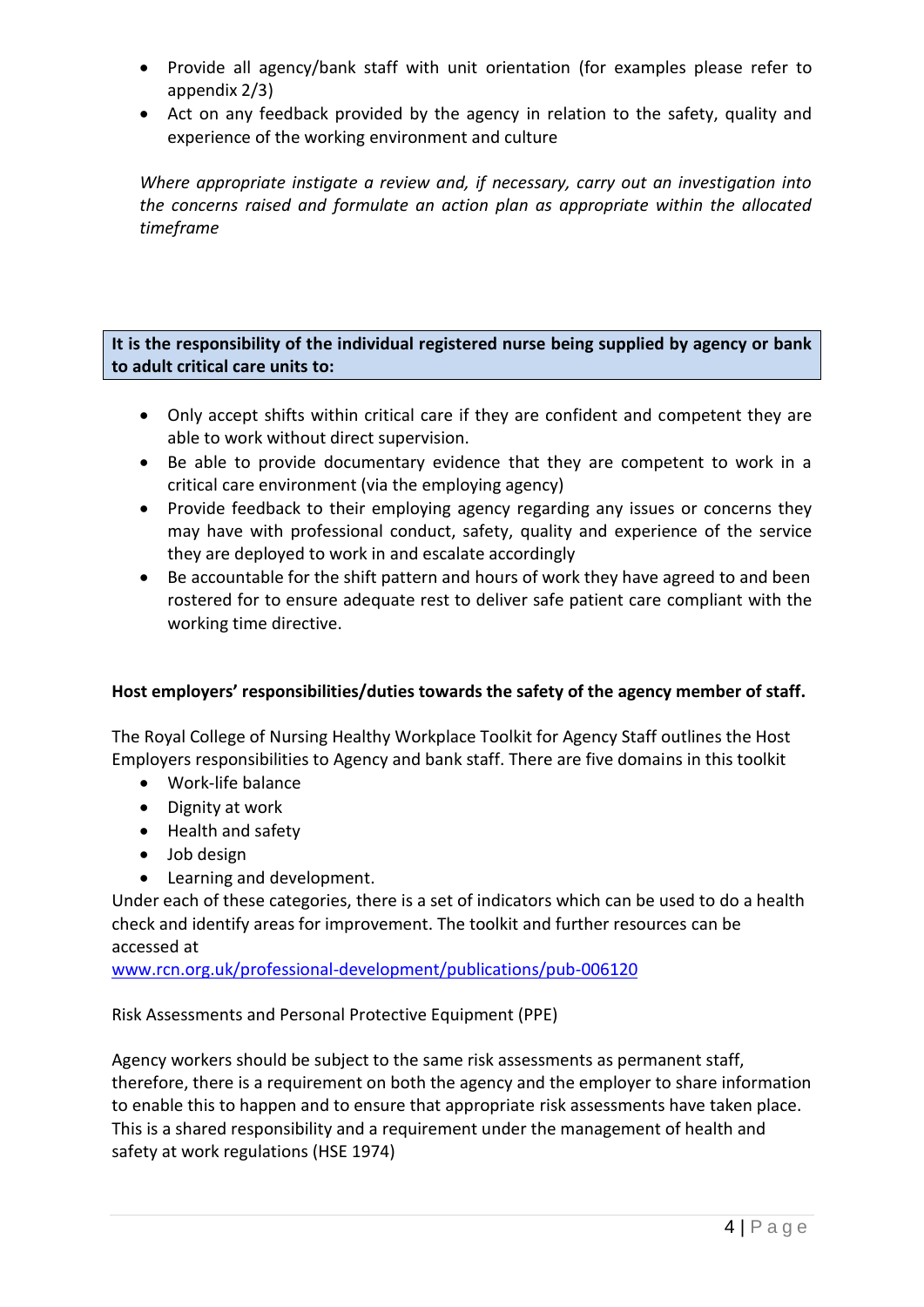HSE website <https://www.hse.gov.uk/> state " *In practice, the day-to-day responsibility for health and safety during the assignment will lie with the host employers … as it will direct the worker's activities and control the premises where that work takes place.*

*The host employer must ensure the safety of its temporary workers, as it does that of its own employees.*

*The employment agency and the employment business however, must take reasonable steps to identify any known risks concerning health and safety and satisfy itself that host employer has taken steps to prevent or control the known risks "*.

This must be done before the work starts and must include obtaining the following information from the end user:

•what the worker will be required to do and any health and safety risks, including what steps the end user has taken to prevent or control such risks;

•what experience, training and qualifications are necessary for the job.

HSE also state "*Co-operation and communication between all those involved in using and supplying temporary workers is key to protecting their health and safety. Continuing to do so throughout the period of the assignment, including with the workers themselves, will help ensure that responsibilities are clear. It is important to agree who does what and not assume the 'other side' will take responsibility* ".

This will mean working together to ensure host employers:

- provide the temporary worker with information on any risks of the work before the work starts, including the control measures in place and any health surveillance required;
- make workers aware of and check they have the necessary occupational qualifications or skills required to do the job safely before they start work;
- deliver adequate and sufficient information, instruction, and training to enable temporary workers to work safely. Health and safety training should take place during working hours and at no cost to the temporary worker, making sure they understand it;
- provide protective equipment, at no cost to the temporary worker, agreeing arrangements for supplying and maintaining it;
- ensure temporary workers know how to raise any health and safety concerns in the workplace.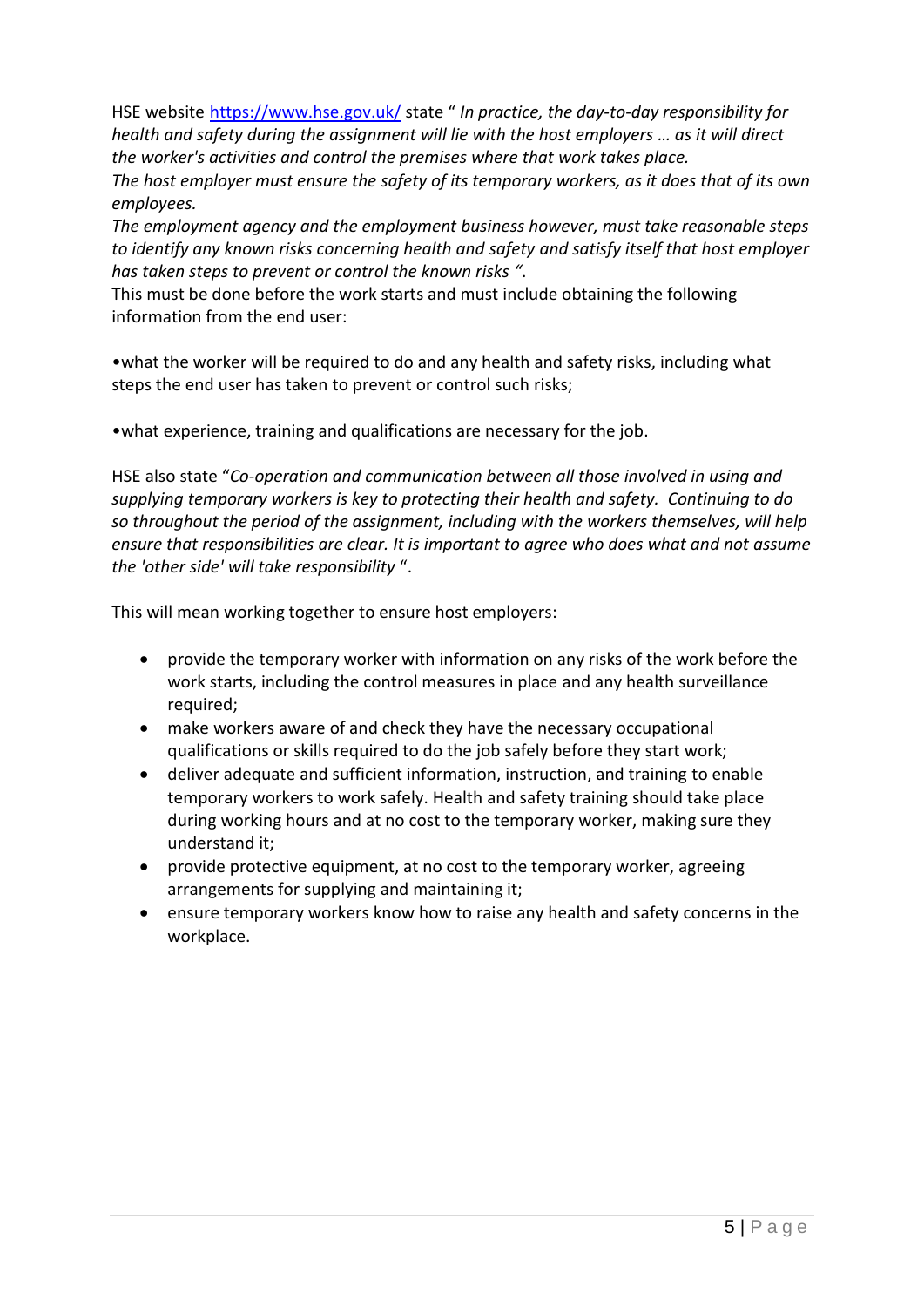# **Appendix 1**

#### **Agency/bank staff unit orientation should include:**

- Local working environment (e.g equipment, Intravenous (IV) medication administration and Controlled Drug (CD) medication)
- Geographical information (e.g. facilities for breaks, unit layout)
- Emergency procedures (e.g. fire, resuscitation)
- Infection Prevention & Control (e.g. standards for hand hygiene and PPE, Covid 19 measures – social distancing, ensuring agency/ bank staff have been fit tested for FFP3 mask prior to first shift)
- Computer access
- Point of care testing
- Laboratory test ordering and results access
- Escalation processes and summoning a doctor
- How to access health and wellbeing support if needed
- How to report incidents as per Trust reporting System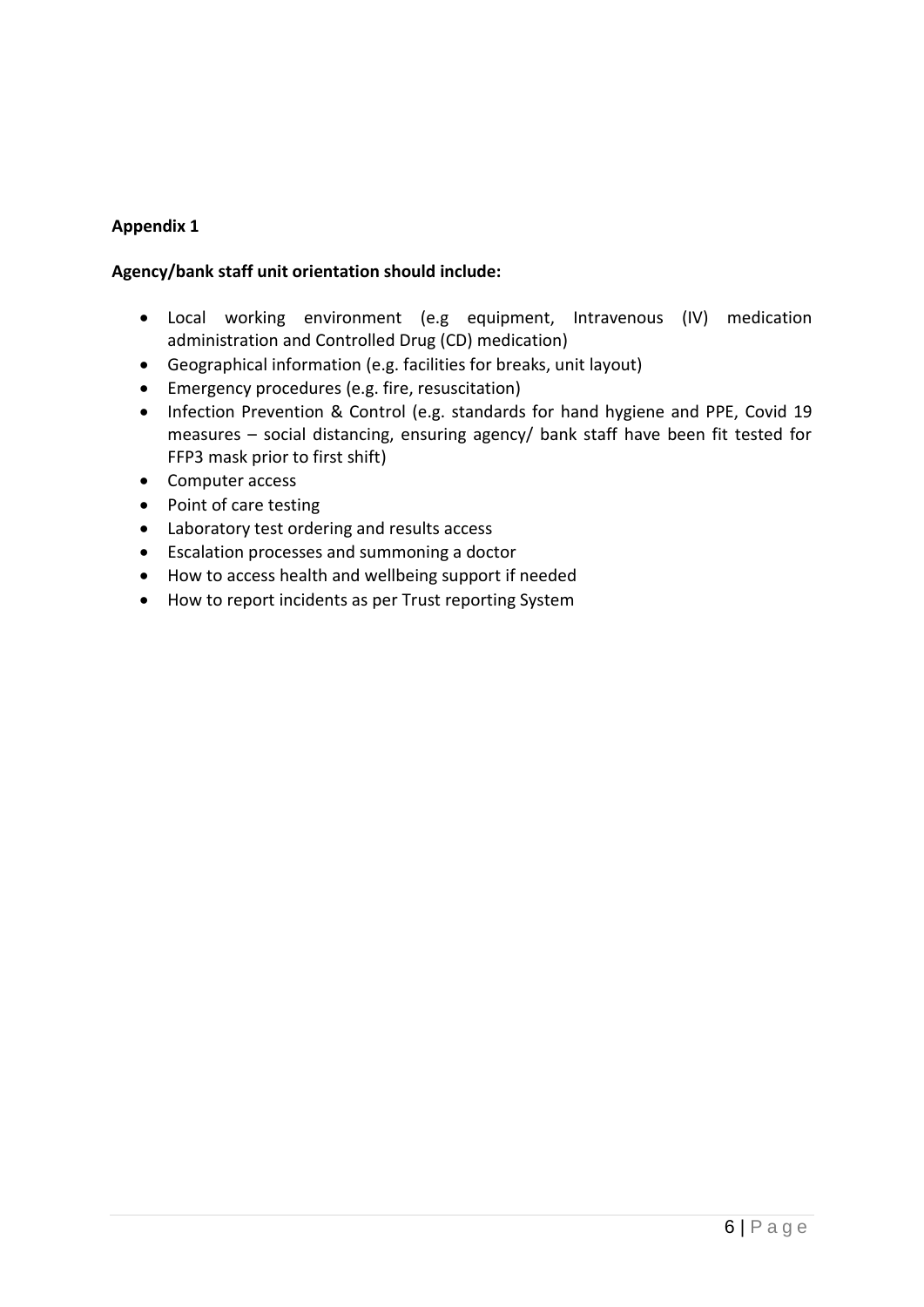# **Appendix 2**

# **Example induction checklist for Registered Agency and Bank Staff Nurses working in Adult Critical Care Units.**

*Acknowledgement to University Hospitals Bristol NHS Foundation Trust for providing original template*.

#### **Dear Agency Nurse**

Welcome to our Intensive Care Unit, we hope you enjoy your shift here. We understand that it is difficult coming to work on a new unit and aim to provide good knowledge and support to assist you. We also welcome any feedback from you in order to learn and develop the unit for future agency staff. In order for us to optimise and maintain patient and staff safety, we do expect you to follow our clinical guidelines and policies which can be found under the 'Resources Link' on the bedside PC (Critical Care Staff Area page) – please ask to be shown their location. Trust policies and Protocols can also be accessed from the bedside PC. If you are unsure of a process / policy or guideline that affects your work, please speak to the nurse in charge for guidance. A member of staff will conduct the Agency Staff Orientation, there is a checklist that must be signed and returned. Please ask if this does not happen in the first hour of your shift.

Below are some key safety points that we would like to highlight.

- ALL Ventilated / Tracheostomy patients **MUST** have at least 3 staff to reposition.
- If your patient has a High Risk Airway please read the guideline [Resource Folder]
- All CD/ IV/Stat medications **MUST** be checked by 2 registered staff.
- **Zopiclone** is stored in the locked cupboard below the CD cupboard and is otherwise treated as a CD (signed in register / 2 RN checks at bedside)
- **Tramadol** is stored in the locked cupboard but **not** signed out of CD register. IV and oral Tramadol to be checked and signed by **2 RN's**
- **Patients own Tramadol / CD's** are stored in CD cupboard and signed out of **Patients own CD Register**
- If a procedure is unfamiliar please ask for guidance prior to commencing task.
- **DO NOT** leave your patient without informing another registered nurse.
- Nursing Assistants are **NOT** to be left alone with patients unless directed to do so by the Nurse in Charge.
- Emergency Pager **MUST** be worn at all times if you are in Beds 7/8/9.
- Identification Passes [when issued] **MUST** be returned at end of shift
- Please ensure incidents are reported to the Nurse in Charge and as per Trust incident reporting system

If you require help and cannot get it easily please call the Nurse in Charge, who will assist. If you have a possible emergency situation, Please pull the Nurse Emergency Bell – Blue Triangle pull on the monitor pendant to gain immediate response.

#### Many thanks

# **(Critical Care Matron)**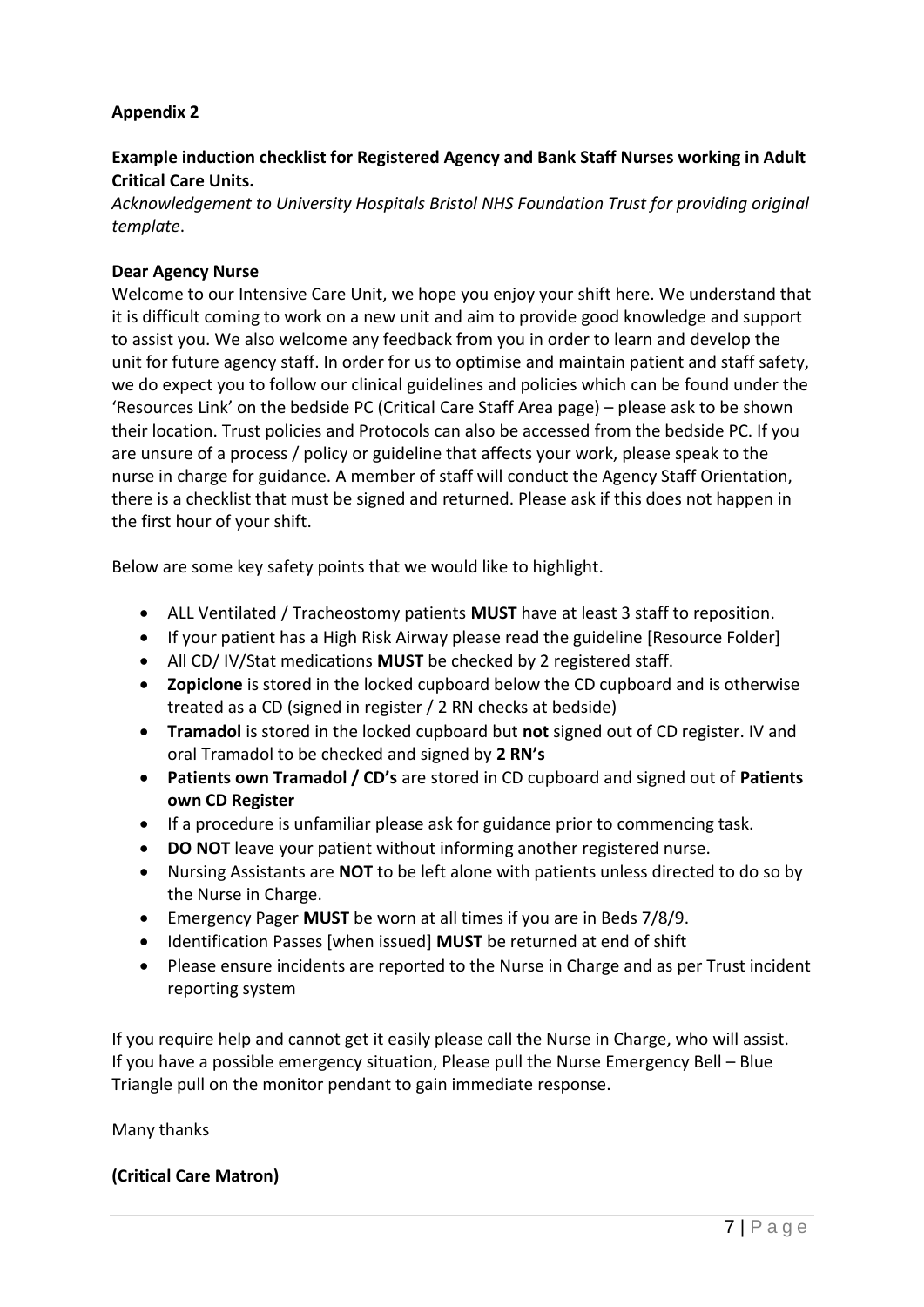#### **AGENCY NURSE ORIENTATION CHECKLIST – INTENSIVE CARE UNIT**

This orientation checklist is designed to ensure that Agency and Bank staff have an understanding of procedures and expectations whilst working on ITU. This ensures that you are provided with the required information to assist you whilst working in this new environment whilst maintaining staff and patient safety. Please ensure all points below are covered and initialled by both staff.

| <b>Name</b>                                                                                                                                                                                     | <b>Agency</b> | <b>Date</b>    |
|-------------------------------------------------------------------------------------------------------------------------------------------------------------------------------------------------|---------------|----------------|
| <b>Action</b>                                                                                                                                                                                   |               | <b>Initial</b> |
| Read Agency letter, Highlight Safety points.                                                                                                                                                    |               |                |
| Layout of ward, inc: Bed Numbers, Visitor Reception, Sluice, Treatment<br>Room, Staff                                                                                                           |               |                |
| Emergency Procedures: Crash Trolleys, Mac Blade, Emergency Call. Vent<br>Alarm                                                                                                                  |               |                |
| Emergency Pagers for beds 7 / 8/9                                                                                                                                                               |               |                |
| Fire Exit Locations and procedure. Fire alarm Testing                                                                                                                                           |               |                |
| Telephone System, Including Bleeps and nurse in charge telephone                                                                                                                                |               |                |
| Visiting Hours, Facilities, Reception phone                                                                                                                                                     |               |                |
| <b>Resource Folder Online Location</b>                                                                                                                                                          |               |                |
| Explain different staff uniforms and roles. Registered Nurses, Health Care<br>Assistants, Doctors, Physiotherapists, Pharmacists, Dietician, Speech and<br>Language Therapists, Administrators. |               |                |
| Doctors ward round - and how to contact them                                                                                                                                                    |               |                |
| Medicines Management: Patient only medications at bedside, IVs not be<br>drawn up more than 1hr in advance, Controlled Drugs MUST be used or<br>destroyed immediately.                          |               |                |
| Guide to Clinical Information System, Issue Username [record on letter and<br>below]                                                                                                            |               |                |
| Explain Patient Monitoring system, how to change limits etc.                                                                                                                                    |               |                |
| <b>Ventilators and Medical Devices</b>                                                                                                                                                          |               |                |

#### **Any Concerns should be discussed with the Nurse in Charge as soon as identified**

**Agency Nurse: Signed: Orientation Nurse: Signed:**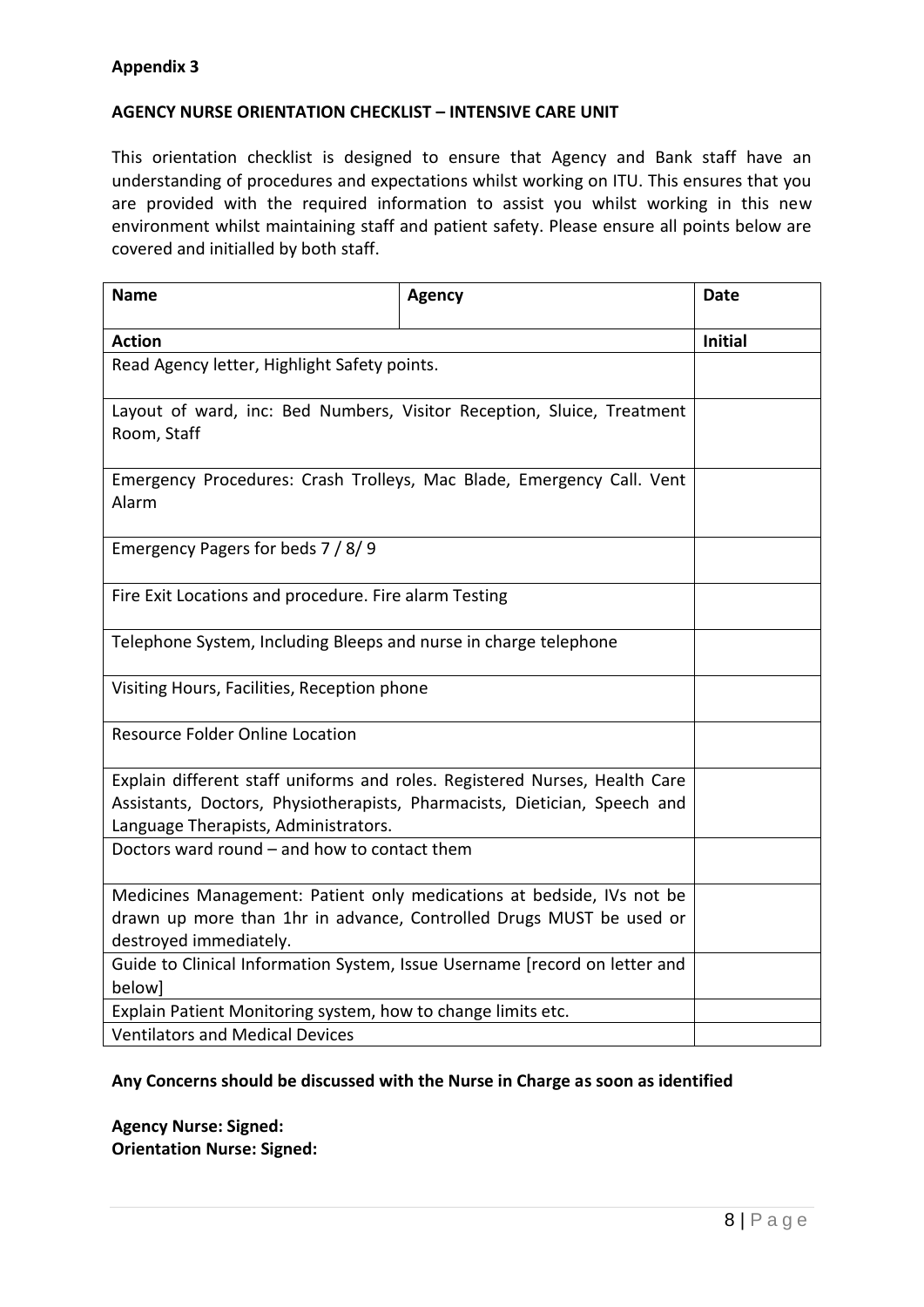#### **References:**

Department of Health and Social Care (2015) **The NHS Constitution** available at https://www.gov.uk/government/publications/the-nhs-constitution-for-england/the-nhsconstitution-for-england

Nursing and Midwifery Council (2015) (updated in 2018 to reflect the regulation of Nurse Associates ) **The Code: Professional standards of practice and behaviour for Nurses and Midwives.** Available at

https://www.nmc.org.uk/standards/code/read-the-code-online/

Nursing and Midwifery Council (2019) **How to revalidate with the NMC**. Available at: https://www.nmc.org.uk/globalassets/sitedocuments/revalidation/how-to-revalidatebooklet.pdf

Critical Care Networks Nurse Leads group - CC3N (2015) **National Competency Framework for Adult Critical Care Nurses**. Available at: [http://www.cc3n.org.uk/competency](http://www.cc3n.org.uk/competency-framework/4577977310)[framework/4577977310](http://www.cc3n.org.uk/competency-framework/4577977310)

Intensive Care Society (2021) **Levels of Adult Critical Care** Second Edition Consensus Statement accessed at https://www.ics.ac.uk/ICS/Guidelines/PDFs/Levels\_of\_Care\_25\_3\_21.aspx?WebsiteKey=10 967510-ae0c-4d85-8143-a62bf0ca5f3c

Berwick, D (2013) **A promise to learn – a commitment to act: improving the safety of patients in England**. Available at: https://www.gov.uk/government/publications/berwi ckreview-into-patient-safety

Francis, R (2013) **Report of the Mid Staffordshire NHS Foundation Trust Public Enquiry**. Available at:

http://webarchive.nationalarchives.gov.uk/20150407084003/http://www.midstaffspublicin quiry.com/site s/default/files/report/executive%20summary.pdf

Health and Safety Executive (1974) **Health & Safety at work Act**. Available at: http://www.hse.gov.uk/legislation/

NHS England and Improvement (2019) NHS Long Term Plan Available at : [https://www.longtermplan.nhs.uk/wp-content/uploads/2019/08/nhs-long-term-plan](https://www.longtermplan.nhs.uk/wp-content/uploads/2019/08/nhs-long-term-plan-version-1.2.pdf)[version-1.2.pdf](https://www.longtermplan.nhs.uk/wp-content/uploads/2019/08/nhs-long-term-plan-version-1.2.pdf)

Guidelines for the Provision of Intensive Care Services V2. Intensive Care Society and Faculty of Intensive Care Medicine (2019)

Available at:

https://www.ficm.ac.uk/standards-research-revalidation/guidelines-provision-intensivecare-services-v2

Critical Care Networks Nurse Leads group -CC3N (2015) **National Competency Framework for Adult Critical Care Nurses.** Available at:

**<https://www.cc3n.org.uk/step-competency-framework.html>** last accessed on 20/4/21